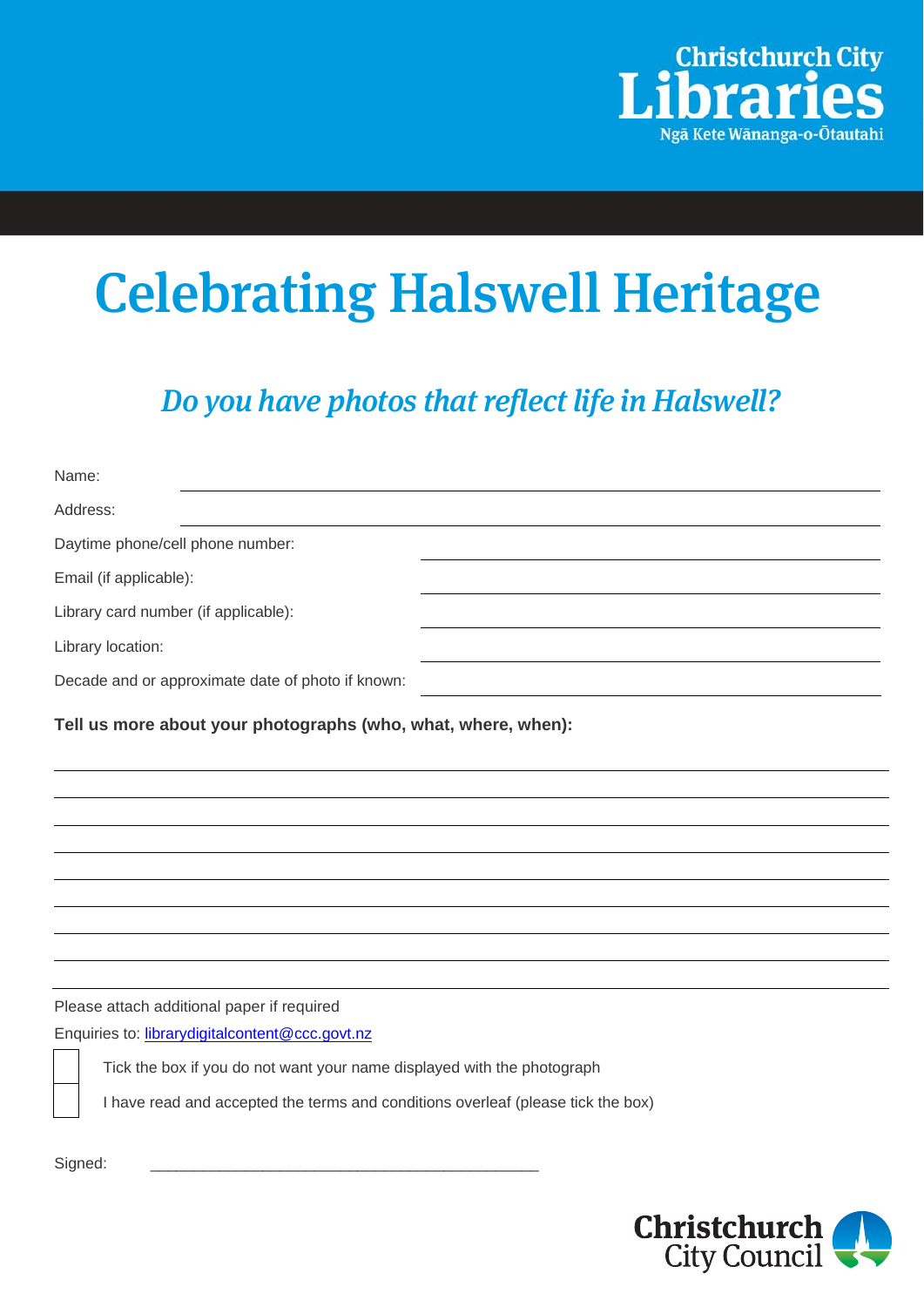

Date:  $\overline{\phantom{a}}$